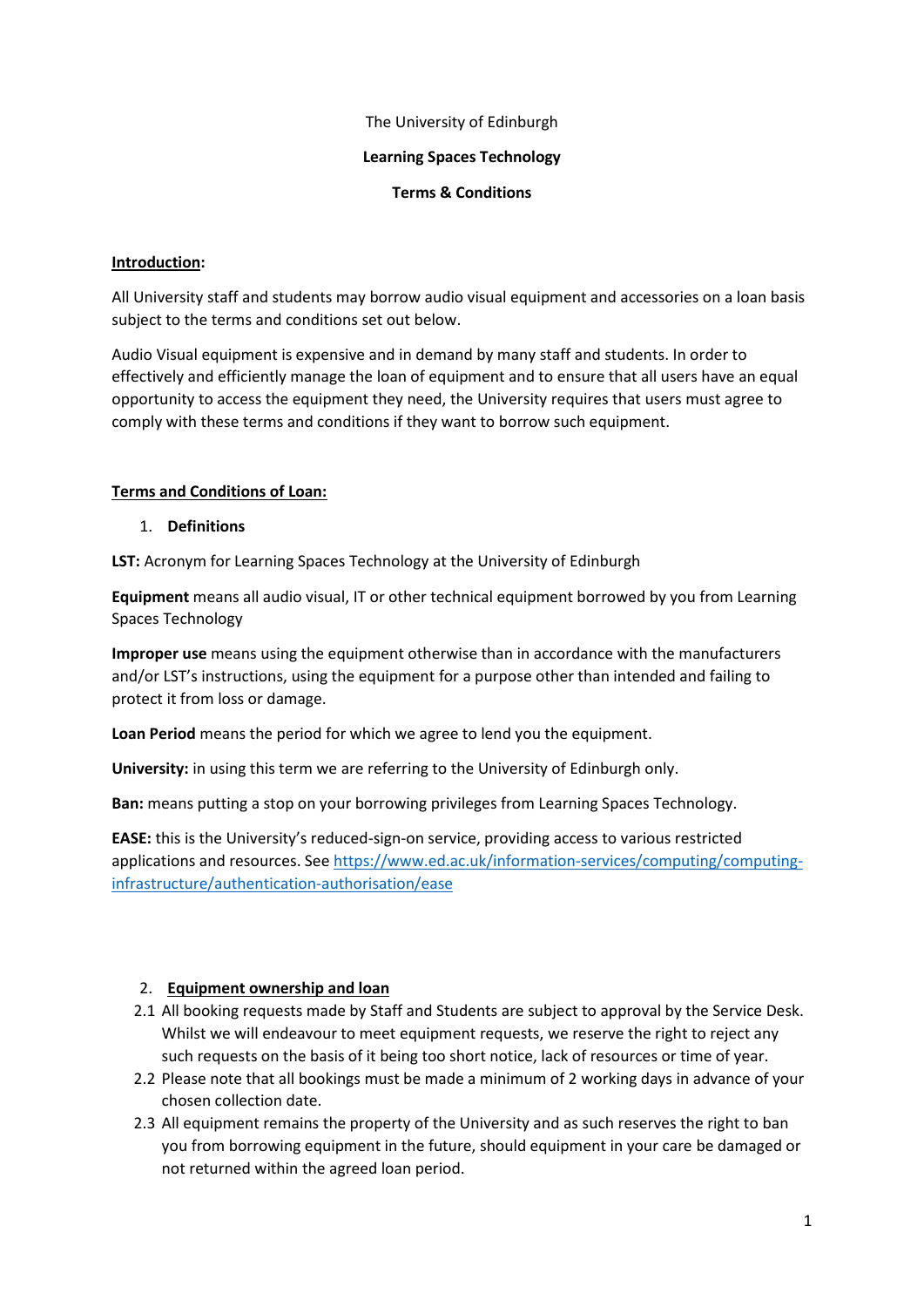- 2.4 The University reserves the right to invoice you for the full value of the equipment should it be damaged, lost or not returned.
- 2.5 Equipment cannot be used in connection with any illegal or criminal activities. This is subject to an automatic ban and referral to the appropriate authorities.
- 2.6 Booking requests with a high number of loan items and/or a high value item will be subject to Service Desk approval.

# 3. **Eligibility**

To be eligible to borrow equipment you must be either

- A current student matriculated at the University OR
- A member of staff currently employed by the University that has a valid staff/employee number.

And you must have all the following

- Hold and produce on request a current valid matriculation card and/or staff card
- Have an EASE account and login
- Not have failed to return any equipment for which the loan period has expired
- Not be banned from borrowing equipment from LST

## 4. **Loan Period and Penalties for Late Return**

- 4.1 LST equipment loans are for short term limited use only and therefore we cannot authorise and confirm regular and continuous bookings. If a piece of equipment is required in this capacity, then the user will need to speak to their School to enquire about other options.
- 4.2 Maximum loan period is 4 weeks but this is dependent on the time of year and availability of the equipment requested. As a rule, extensions are not permitted, however special exceptions may be possible at the sole discretion of the LST Service Desk.
- 4.3 A user cannot self-renew an item of equipment.
- 4.4 Failure to return items on time may have a negative impact on your borrowing privileges. LST also reserves the right to invoice you for the full value of the equipment if not returned within the agreed loan period.
- 4.5 If you fail to return the equipment by the due date for return you will be unable to borrow any further equipment until such time as the equipment is returned.
- 4.6 Failure to return the equipment on time, and if we are unable to contact you for an explanation, may result in the equipment being reported as stolen to the Police.

## 5. **Your Responsibility for the care of the Equipment**

- 5.1 Equipment must be collected and signed for from the Main Library Helpdesk.
- 5.2 Equipment must be collected by the user who booked the equipment, and you must have valid University ID (matriculation or staff card) to show to the Helpdesk.
- 5.3 Non-collection of kit that has been booked for more than 1 day if you have not collected the kit after 24 hours from the confirmed time/date of collection, the Service Desk will email you to see if you are still wanting the equipment. If the Service Desk have not had a response after a further 24 hours, the loan will automatically be cancelled and will no longer be available for collection.